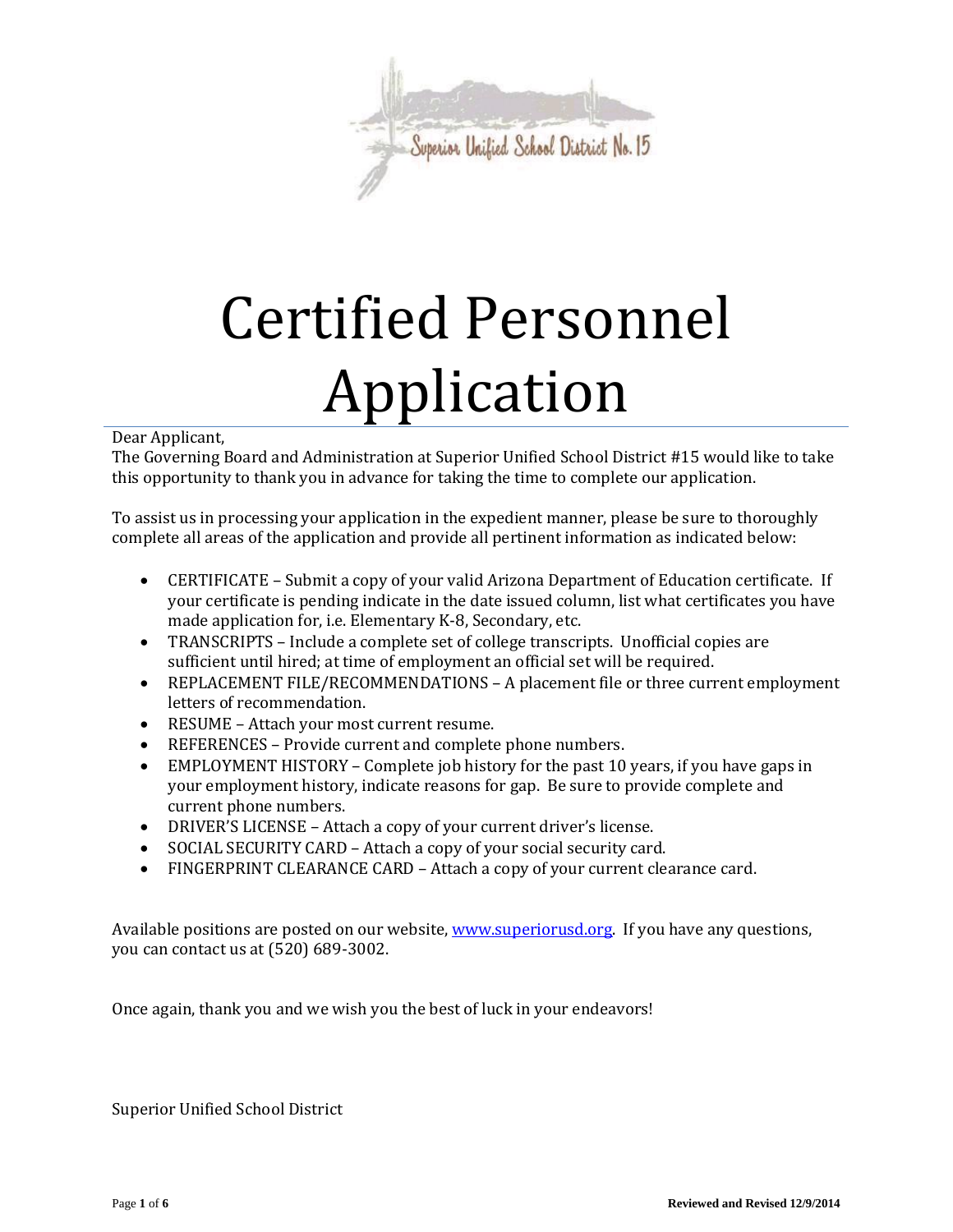

## **CERTIFIED PERSONNEL APPLICATION**

*It is the policy of the Superior Unified School District to provide all persons with equal employment and educational opportunities regardless of race, color, sex, national origin, religion, marital status, age or handicap. Es la polisa del Distrito Escolar Unifacado de Superior de proveer a todas las personas igualdad de empleo y las oportunidades educacionales sin distinccion sobre de raza, color, sexo, origen nacional, religion, estado civil, edad o desabilidad.*  Date\_\_\_\_\_\_\_\_\_\_\_\_\_\_\_\_\_\_\_\_\_\_\_\_ Position Applying For\_\_\_\_\_\_\_\_\_\_\_\_\_\_\_\_\_\_\_\_\_\_\_\_\_\_\_\_\_\_\_\_\_\_\_\_\_\_\_\_\_\_\_\_\_\_\_\_\_\_\_\_\_ Name\_\_\_\_\_\_\_\_\_\_\_\_\_\_\_\_\_\_\_\_\_\_\_\_\_\_\_\_\_\_\_\_\_\_\_\_\_\_\_\_\_\_\_\_\_ E-Mail Address\_\_\_\_\_\_\_\_\_\_\_\_\_\_\_\_\_\_\_\_\_\_\_\_\_\_\_\_\_\_\_\_\_\_\_\_\_\_\_ Address\_\_\_\_\_\_\_\_\_\_\_\_\_\_\_\_\_\_\_\_\_\_\_\_\_\_\_\_\_\_\_\_\_\_\_\_\_\_\_\_\_\_\_\_\_\_\_\_\_\_\_\_\_\_\_\_\_\_\_\_\_\_\_\_\_\_\_\_\_\_\_\_\_\_\_\_\_\_\_\_\_\_\_\_\_\_\_\_\_\_\_\_\_\_\_\_ Primary Number\_\_\_\_\_\_\_\_\_\_\_\_\_\_\_\_\_\_\_\_\_\_\_\_\_\_\_\_\_\_\_\_\_\_\_\_\_\_\_ Message Number\_\_\_\_\_\_\_\_\_\_\_\_\_\_\_\_\_\_\_\_\_\_\_\_\_\_\_\_\_\_\_\_\_\_\_ Emergency Contact Name\_\_\_\_\_\_\_\_\_\_\_\_\_\_\_\_\_\_\_\_\_\_\_\_\_\_\_\_\_\_\_\_ Phone Number\_\_\_\_\_\_\_\_\_\_\_\_\_\_\_\_\_\_\_\_\_\_\_\_\_\_\_\_\_\_\_\_\_\_\_\_\_ Have you ever been employed by Superior Unified School District #15? Yes No If yes, explain \_\_\_\_\_\_\_\_\_\_\_\_\_\_\_\_\_\_\_\_\_\_\_\_\_\_\_\_\_\_\_\_\_\_\_\_\_\_\_\_\_\_\_\_\_\_\_\_\_\_\_\_\_\_\_\_\_\_\_\_\_\_\_\_\_\_\_\_\_\_\_\_\_\_\_\_\_\_\_\_\_\_\_\_\_\_\_\_\_\_\_\_\_\_\_\_\_\_\_\_\_\_\_ What languages other than English do you speak?\_\_\_\_\_\_\_\_\_\_\_\_\_\_\_\_\_\_\_\_\_\_\_\_\_\_\_ read?\_\_\_\_\_\_\_\_\_\_\_\_\_ write?\_\_\_\_\_\_\_\_\_\_\_\_ Date available for employment\_\_\_\_\_\_\_\_\_\_\_\_\_\_\_\_\_\_\_\_\_\_\_\_\_\_ Would you be willing to substitute?\_\_\_\_\_\_\_\_\_\_\_\_\_\_\_\_\_\_\_\_\_\_\_ Selective Service Registration (in compliance with A.R.S. 38-201) Are you required to be registered with the Selective Service System? \_\_\_\_\_Yes \_\_\_\_\_No If yes, please state the place of registration indicating the following: City\_\_\_\_\_\_\_\_\_\_\_\_\_\_\_\_\_\_\_\_\_\_\_\_\_\_\_\_\_\_\_\_\_\_\_\_\_\_\_\_\_State\_\_\_\_\_\_\_\_Local Board Number\_\_\_\_\_\_\_\_\_\_\_\_\_\_\_\_\_\_\_\_\_\_\_\_\_\_\_\_\_\_ Selective Service Number\_\_\_\_\_\_\_\_\_\_\_\_\_\_\_\_\_\_\_\_\_\_\_\_\_\_\_\_\_\_\_\_\_\_\_\_\_\_\_\_\_\_\_\_\_\_\_\_\_\_\_\_\_\_\_\_\_\_\_\_\_\_\_\_\_\_\_\_\_\_\_\_\_\_\_\_\_\_\_\_\_\_\_

#### **CERTIFICATIONS**

What ARIZONA certificates do you hold? Type of certificate (Elementary, Secondary, etc.)

| Certificate | <b>Endorsements</b> | <b>Date Issued</b> | Date of Expiration |
|-------------|---------------------|--------------------|--------------------|
|             |                     |                    |                    |
|             |                     |                    |                    |
|             |                     |                    |                    |
|             |                     |                    |                    |
|             |                     |                    |                    |
|             |                     |                    |                    |
|             |                     |                    |                    |
|             |                     |                    |                    |

#### **EDUCATION**

|                            | <b>Name of School</b> | Location | <b>Years Attended</b> | Date<br><b>Graduated</b> | <b>Degree</b> |
|----------------------------|-----------------------|----------|-----------------------|--------------------------|---------------|
| High School                |                       |          |                       |                          |               |
| College or Trade<br>School |                       |          |                       |                          |               |
| College or Trade<br>School |                       |          |                       |                          |               |

Attach additional pages if necessary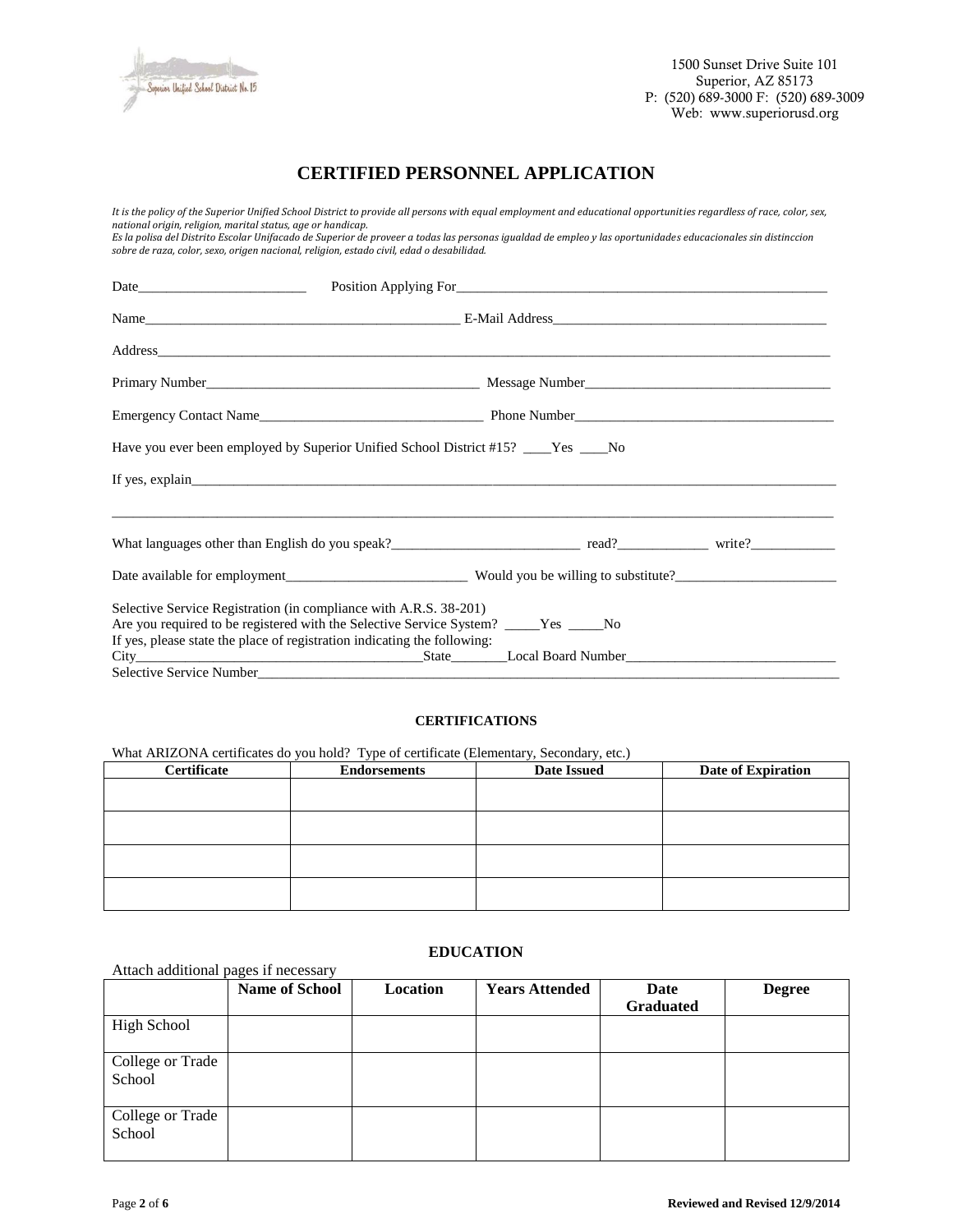#### **WORK EXPERIENCE**

List present employer first. All phone numbers and addresses must be current. List your professional experience/employment and account for all time and experience during the last 10 years. If you wish to elaborate on your experience, a supplemental sheet or resume may be attached.

| <b>Dates</b><br><b>Employed</b> | <b>Employers Name</b><br>(include address and phone) | <b>Supervisors Name</b> | <b>Reason for</b><br>Leaving | <b>Position/Title</b> |
|---------------------------------|------------------------------------------------------|-------------------------|------------------------------|-----------------------|
| From:<br>To:                    |                                                      |                         |                              |                       |
| From:<br>To:                    |                                                      |                         |                              |                       |
| From:<br>To:                    |                                                      |                         |                              |                       |
| From:<br>To:                    |                                                      |                         |                              |                       |
| From:<br>To:                    |                                                      |                         |                              |                       |
| From:<br>To:                    |                                                      |                         |                              |                       |

Please explain any gaps in employment\_

#### **PROFESSIONAL AFFILIATIONS/ASSOCIATIONS/HONORS**

\_\_\_\_\_\_\_\_\_\_\_\_\_\_\_\_\_\_\_\_\_\_\_\_\_\_\_\_\_\_\_\_\_\_\_\_\_\_\_\_\_\_\_\_\_\_\_\_\_\_\_\_\_\_\_\_\_\_\_\_\_\_\_\_\_\_\_\_\_\_\_\_\_\_\_\_\_\_\_\_\_\_\_\_\_\_\_\_\_\_\_\_\_\_\_\_\_\_\_\_\_\_\_

List professional affiliations/associations to which you belong and include the leadership positions held within these organizations and/or honors received.

#### **PERSONAL REFERENCES**

(List three, do not use relatives)

| Title |  |
|-------|--|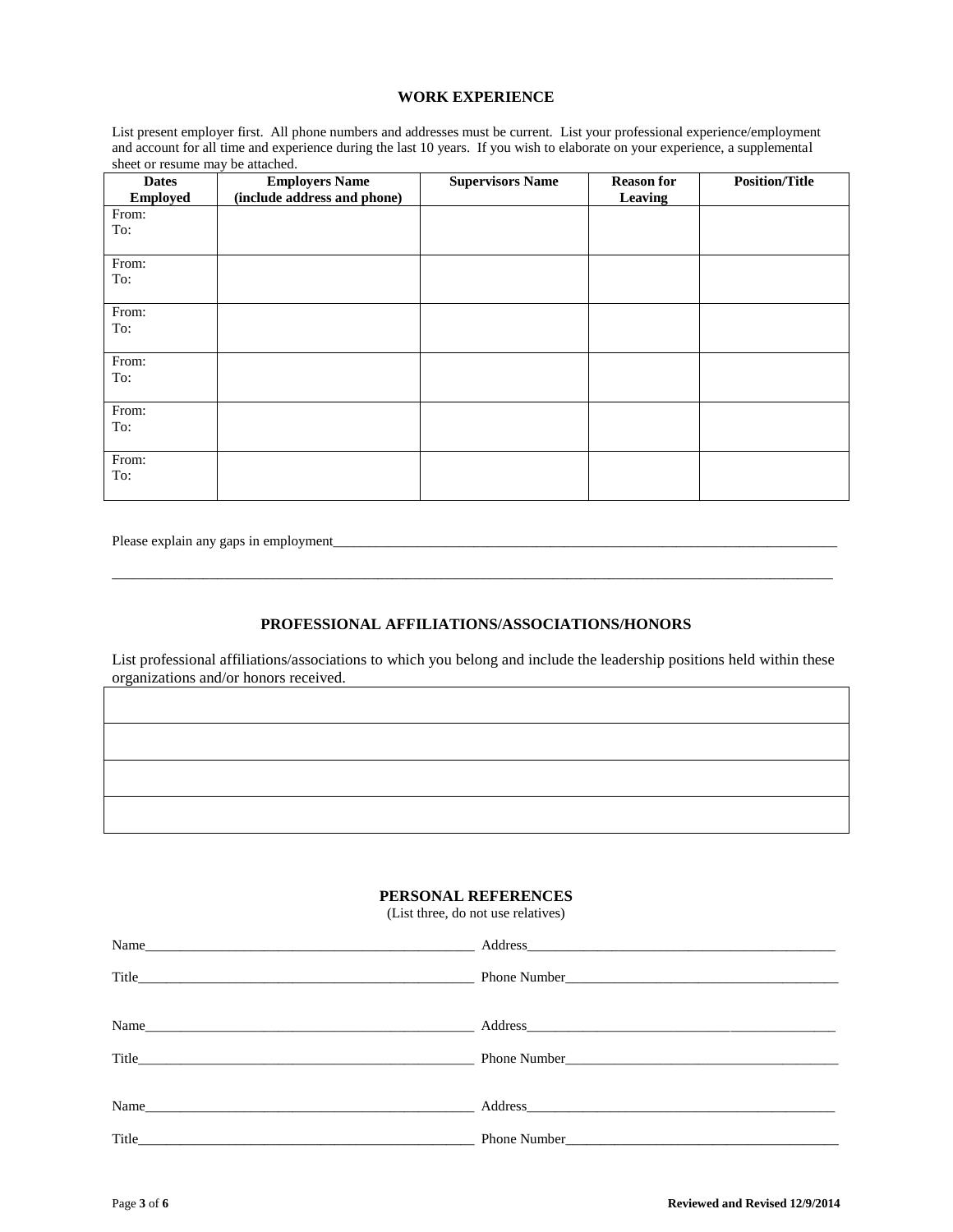### **CONVICTION REPORT**

All applicants and employees are required to report criminal convictions. For purposes of this form, the term "conviction" means the final judgment on a verdict or a finding of guilty, plea of guilty, or a plea of nolo contendere in any court of competent jurisdiction in a criminal case, including, but not limited to city, state, county or federal courts. You must answer "yes" to the questions even if an appeal is pending or could be taken and even if the conviction was subsequently dismissed, set aside, deferred, vacated or expunged. A conviction record will not necessarily be a bar to employment. The District will consider the following in reviewing a conviction record: (1) Length of time since the conviction; (2) Circumstances of the offense; (3) Number of convictions; (4) Employment record since the conviction; (5) Rehabilitation; (6) Nature of the job for which the applicant has applied; and (7) Any other relevant information. The District may refuse to hire applicants and may discharge employees who have falsified answers to inquiries about their conviction record or fail to accurately and completely answer such questions. The District may also file a criminal report against an applicant/employee for filing false information with a public agency. Applicants and employees must report any convictions that occur subsequent to the time they initially complete this form.

- 1. Have you ever been convicted of, admitted committing or are you awaiting trial for any crime (excluding only minor traffic violations not involving any allegations of drug or alcohol impairment)?
	- Yes No If you answer "yes" you must answer the following questions:
	- a. Explanation of the incident(s) giving rise to the conviction and/or a statement of the accusation against you.

\_\_\_\_\_\_\_\_\_\_\_\_\_\_\_\_\_\_\_\_\_\_\_\_\_\_\_\_\_\_\_\_\_\_\_\_\_\_\_\_\_\_\_\_\_\_\_\_\_\_\_\_\_\_\_\_\_\_\_\_\_\_\_\_\_\_\_\_\_\_\_\_\_\_\_\_\_\_\_\_\_\_\_\_\_\_\_\_\_\_\_\_\_\_\_\_

 $\Box$ 

- b. Date  $(s)$  of proceedings
- c. Name of court where proceedings occurred
- d. Final disposition of the case
- 2. Have you ever been convicted of a dangerous crime against children, defined in A.R.S. 13-604.01, including second degree murder, aggravated assault, sexual assault, child molestation, sexual conduct with a minor commercial sexual exploitation of a minor, sexual exploitation of a minor, child abuse, kidnapping or sexual abuse?
	- Yes No If you answer "yes" you must answer the following questions:
	- a. Explanation of the incident(s) giving rise to the conviction and/or a statement of the accusation against you.

\_\_\_\_\_\_\_\_\_\_\_\_\_\_\_\_\_\_\_\_\_\_\_\_\_\_\_\_\_\_\_\_\_\_\_\_\_\_\_\_\_\_\_\_\_\_\_\_\_\_\_\_\_\_\_\_\_\_\_\_\_\_\_\_\_\_\_\_\_\_\_\_\_\_\_\_\_\_\_\_\_\_\_\_\_\_\_\_\_\_\_\_\_\_\_\_

 $\Box$ 

- b. Date(s) of proceedings\_
- c. Name of agency\_\_\_\_\_\_\_\_\_\_\_\_\_\_\_\_\_\_\_\_\_\_\_\_\_\_\_\_\_\_\_\_\_\_\_\_\_\_\_\_\_\_\_\_\_\_\_\_\_\_\_\_\_\_\_\_\_\_\_\_\_\_\_\_\_\_\_\_\_\_\_\_\_\_\_\_\_\_
- d. Address/Telephone of agency\_\_\_\_\_\_\_\_\_\_\_\_\_\_\_\_\_\_\_\_\_\_\_\_\_\_\_\_\_\_\_\_\_\_\_\_\_\_\_\_\_\_\_\_\_\_\_\_\_\_\_\_\_\_\_\_\_\_\_\_\_\_\_\_\_\_\_\_
- e. Final disposition

Use additional paper if necessary to completely and accurately answer these questions and provide any other information you believe might be relevant.

#### **ADDITIONAL REQUIREMENTS**

**All SUSD** employees are required to obtain a Fingerprint Clearance Card through the Arizona Department of Public Safety. All SUSD employees must pay the cost of the Fingerprint Clearance Card and fingerprinting. The District reserves the right to contact all agencies and individuals who have information on the applicant.

**All SUSD** employees must certify, before a notary public, on a written form to be provided by the District that they are not awaiting trial and have never been convicted of or admitted committing criminal offenses as specified in "Certification In Accordance with A.R.S. 15-512.D."

All SUSD employees are required to have an immunization record on file prior to employment. It shall be a condition of employment that the employee provides the district with proof of immunization for measles immunity. Initial one:

\_\_\_\_\_ I was born January 1957 or later and will provide proof of immunization or immunity upon employment

\_\_\_\_\_ I was born January 1957 or later and will submit a statement signed by a licensed physician or state/local Health officer affirming that immunization is medically appropriate

\_\_\_\_\_I will provide a statement indicating that religious reasons preclude compliance

\_\_\_\_\_ I was born before 1957 and am not required to show proof of immunization

Under penalty of prosecution and dismissal, I hereby certify that the information on this application is true, accurate and complete. I authorize the investigation of all statements contained herein and understand that any document relevant to this information may be reviewed by the agents of Superior Unified School District #15. I authorize Superior Unified School District #15 to make reference checks prior to employment and I will execute such documents to facilitate this investigation. I understand that misrepresentation or omission of pertinent facts may be cause for dismissal.

\_\_\_\_\_\_\_\_\_\_\_\_\_\_\_\_\_\_\_\_\_\_\_\_\_\_\_\_\_\_\_\_\_\_\_\_\_\_\_\_\_\_\_\_\_\_\_\_\_\_ \_\_\_\_\_\_\_\_\_\_\_\_\_\_\_\_\_\_\_\_\_\_\_\_\_\_\_\_\_\_\_\_\_\_\_\_\_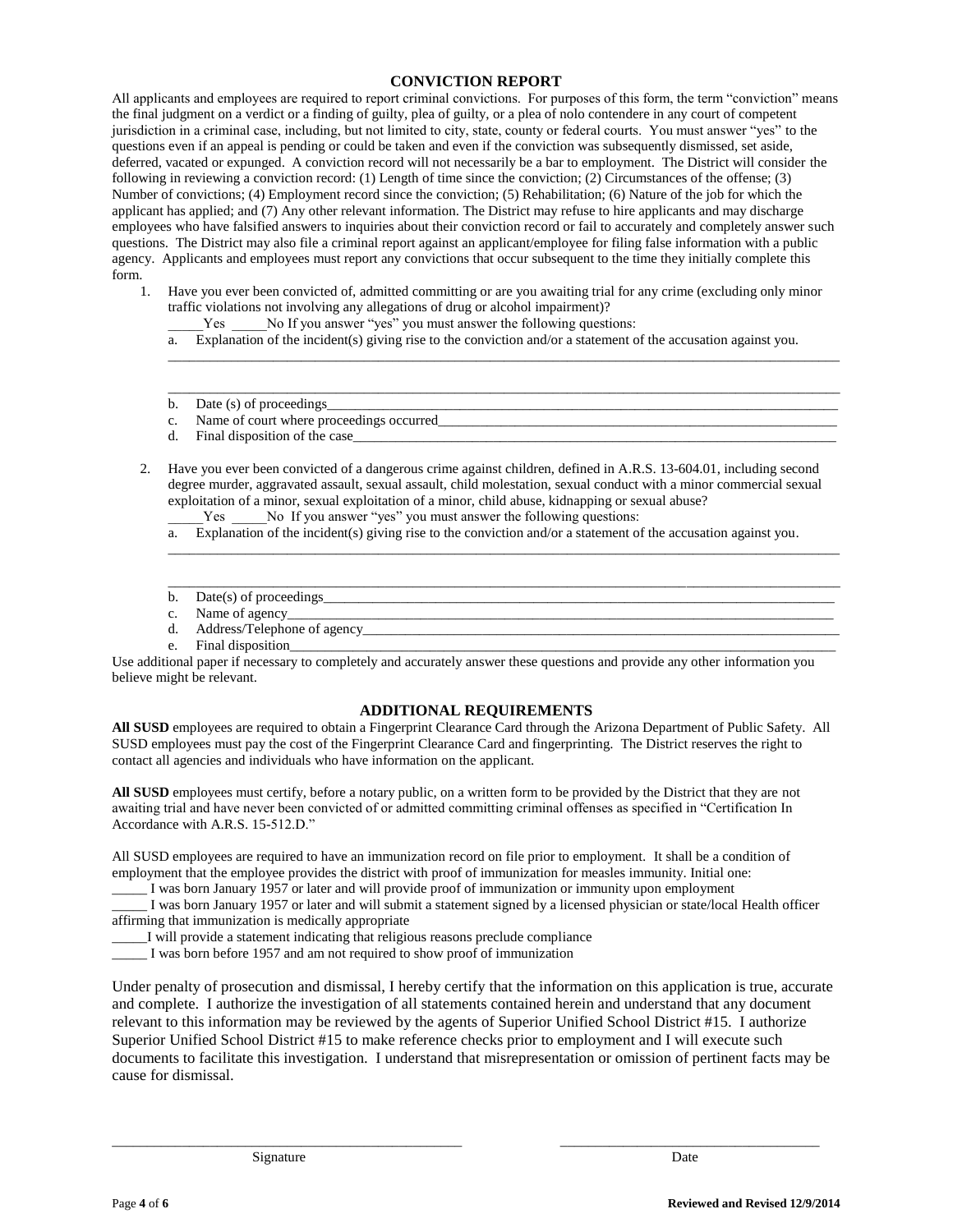# **CONSENT TO CONDUCT BACKGROUND INVESTGATION AND RELEASE**

I, have applied for employment with the Superior Unified School District #15 (SUSD). I understand that in order for SUSD to determine my eligibility, qualifications, and suitability for employment, SUSD will conduct a back ground investi8gation to determine if I am to be considered for an offer of employment. This investigation may include asking my current employer, any former employer, and any educational institution I have attended about my education, training, experience, qualifications, job performance, professional conduct, and evaluations, as well as confirming my dates of employment or enrollment, position(s) held, reason(s) for leaving employment, whether I could be rehired, reasons for not rehiring (if applicable), and similar information.

I hereby give my consent for any employer or educational institution to release any information requested in connection with this background investigation.

According to the Family Educational Rights and Privacy Act, I understand that I have a right to see most education records that are maintained by any educational institution.

In light of the preceding paragraph, I waive  $\angle$  do not waive  $\angle$  (initial only one) my right to see any written reference or other information provided to SUSD by any educational institution.

According to A.R.S. 23-1361, any employer that provides a written communication to SUSD regarding my current or past employment must send me a copy at my last known address. I acknowledge that some employers are unwilling to provide factual written references concerning a current or past employee unless they may do so confidentially, without revealing the references to the employee, and that SUSD will not further consider my application if it cannot complete its background investigation.

In light of the preceding paragraph, I waive \_\_\_\_\_/ do not waive \_\_\_\_\_\_ (initial only one) my right to see any written communication furnished to SUSD by any employer.

Whether or not I have waived my right to see or to receive copies of written references furnished to SUSD by employers or educational institutions, I release, hold harmless, and agree not to sue or file any claim of any kind against any current or former employer or educational institution, and any officer or employee of either, that in good faith furnishes written or oral references requested by SUSD to complete its background investigation.

A photocopy or facsimile (fax) copy of this form that shows my signature shall be as valid as an original.

| Dat<br>- h 1 a<br>шь<br>ື້ | -- |  |
|----------------------------|----|--|
|----------------------------|----|--|

\_\_\_\_\_\_\_\_\_\_\_\_\_\_\_\_\_\_\_\_\_\_\_\_\_\_\_\_\_\_\_\_\_\_\_ \_\_\_\_\_\_\_\_\_\_\_\_\_\_\_\_\_\_\_\_\_\_\_\_\_\_\_\_\_\_

APPLICANT WITNESS